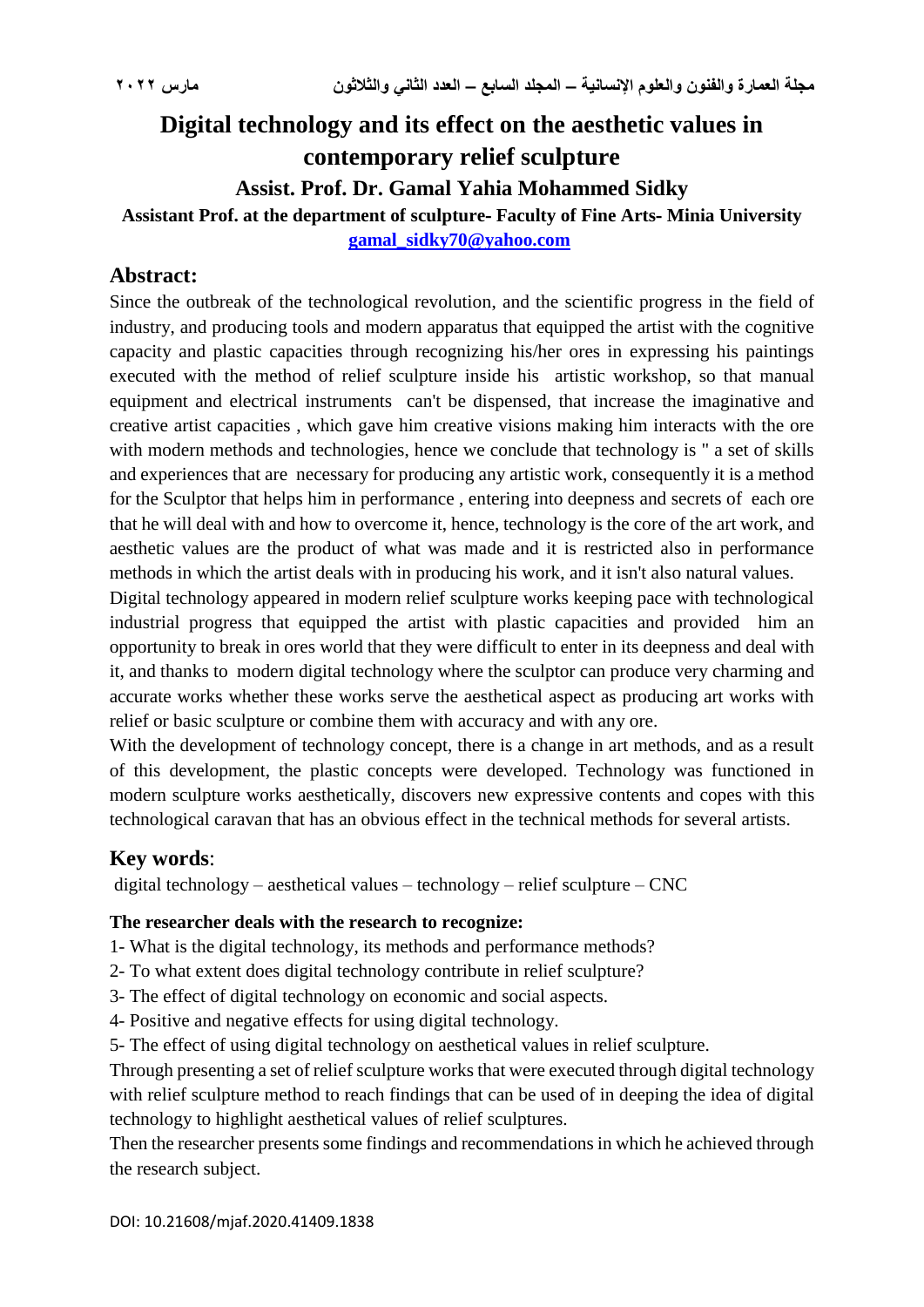# **Research Problems:**

### **The problem of the research is summarized and resided in:**

Does using digital technology affect stable aesthetical values and add other aesthetical values through finding plastic solutions depending on absolute accuracy and speed of work achievement?

#### **Research Hypotheses:**

1- The researcher hypothesizes that digital technology may change an ancient relief sculpture concept.

2-The researcher hypothesizes that digital technology develops relief sculpture form to contribute in mixing concepts and its labels and affects the economical factor in terms of providing time in an elapsed time of work … the speed of it's execution and absolute accuracy.

# **Research Aims: -**

#### **The research aims at:**

1- Finding new technology enriches formulations and forming relief sculpture.

2- Making use of modern technological data in finding plastic technologies and formulations giving values added to relief sculpture.

#### **Research Importance:**

1-Finding plastic technologies and formulations enriches aesthetical values in relief sculpture.

2- Overcoming solid ores that relief sculpture finds difficult to use it in his sculpture works.

3- Connecting the art product with the market through execution speed and the ability to clone with specifications correspond with the original production.

## **Research Limits:**

**Firstly:** temporal limits: In the second half of the twentieth century till now. **Secondly:** spatial limits: Egypt and some Arab and European countries.

#### **research premises:**

1- Using the machine and its ability to solve the problems of tempering solid ores such as metals, wood and stones with its types contributed in innovating plastic technologies and formulations helped on developing the concept of relief sculpture and giving an aesthetical value added to the stable aesthetical values.

2- Using modern machines and technology in relief sculpture has an effect on the economical factor.

## **Research Methods:**

## **The researcher follows the descriptive method.**

The researcher can ascertain the hypotheses developed for this research through the following points:

- 1- The concept of digital technology, its methods and performance methods.
- 2- To what extent can digital technology contribute in relief sculpture.
- 3- The effect of digital technology on economic and social aspects.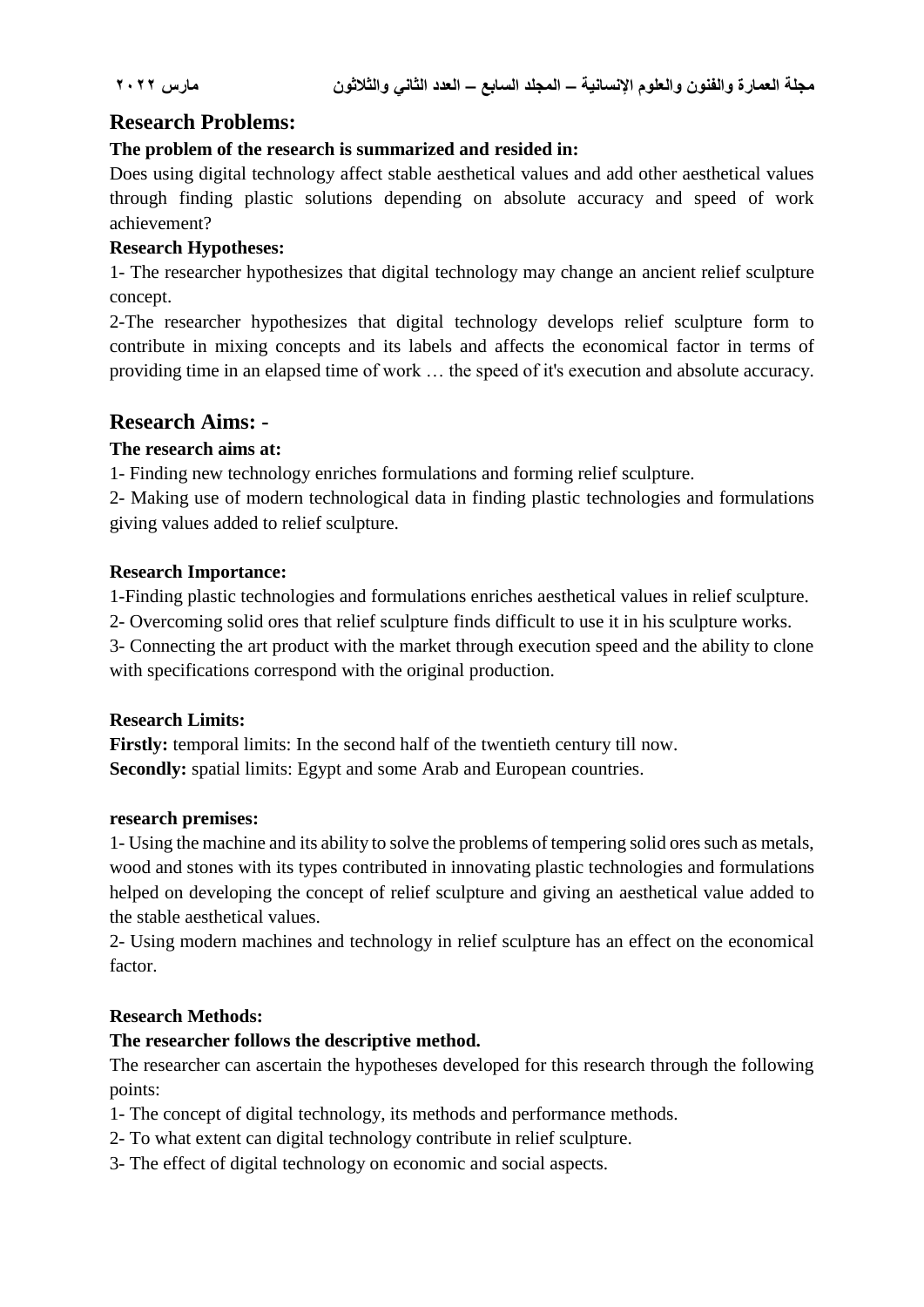# **The conclusion:**

 Under the scientific and technological development, this strong dominance of thinking innovations in the field of modern digital technology and forming with ores by which the sculptor finds difficulty to use, so the relief sculpture must question and search continuously for new formulations and technologies characterized with absolute accuracy and high technology that keep pace with this technological caravan that has an obvious effect on art methods for several artists who resort to the machine technology and it's plastic potentials in expressing their thoughts and expressions, particularly in the field of sculpture aspects that depend on ores in which manual skill can't execute particularly in metals , stones and woods because of its difficulty in formulation. With the development the concept of technology, followed by a change in art methods. As a result of this development, the plastic concepts were developed, technology was functioned in modern sculpture works aesthetically, discovering new expressive contents. The technology connected with what was innovated of machines, equipment's technology and electronic programs that help in innovating new methods in formation.

# **Findings and recommendations:**

#### **Findings:**

1-Relief sculptures are considered one of the aspects for research, determination and experimentation in order to reach modern methods and technologies enriching aesthetical values for relief sculpture.

2-Entering Relief sculpture field in modern technology by using digital technology allowed the artist expression freedom with all ores to make use of them in his art works.

3-Technological data through digital technologies provided for the artist the elapsed time in work that influenced the speed of work achievement with the least effort and time.

4-Exploiting modern technological data in relief sculpture through modern CNC machine influenced economical and social aspects.

5-Technology and digital technology in economical field provided eradication of labor problem controlling in production, and this has appeared more in wood sculpture at Damietta city since it was considered the first in producing wood sculpture, and Oymak profession was unpopular before CNC machines.

6-Digital technology allowed a change in employment form in terms of zooming with any size and any measurement; it also allowed the potential of modifying with deletion or addition …. Etc.

7-Modern technology allowed aesthetical values confirmation through innovating new ores and entering in relief sculpture method that were used in a narrow and limited range and weak plastic potentials in terms of its accuracy and the safety of its external lines.

#### **Recommendations**:

1- The researcher recommends the necessity of exploiting this huge technical development and this huge revolution of technology in the field of relief sculpture and getting out in streets and squares in producing huge wall works enriching the street and allowing the viewer to interact with these works.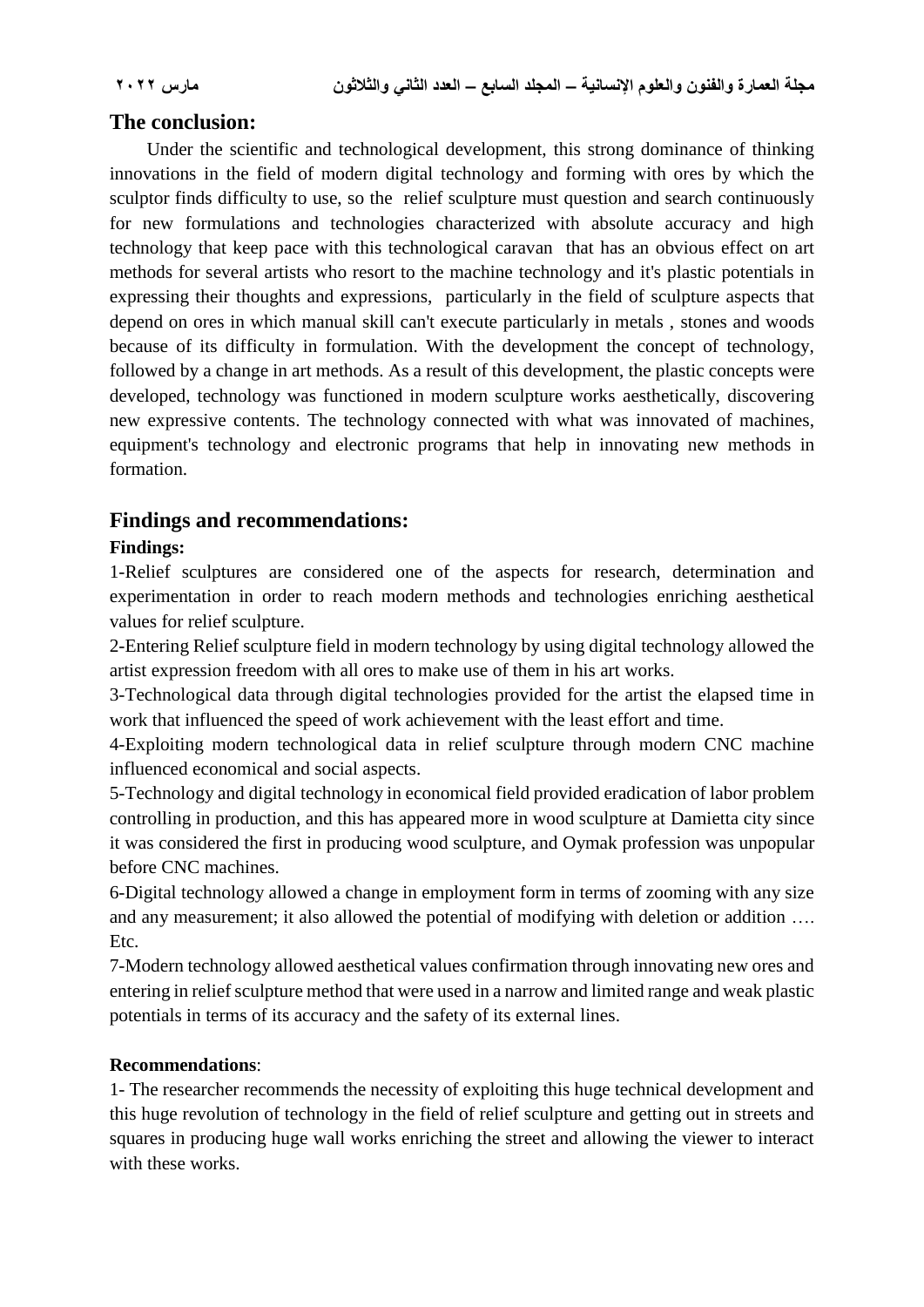2- The necessity of educating students and training them on modern technological machines and making use of technological data.

3- Establishing workshops for students to know the potentials of digital technology and how to exploit it.

4- Holding training courses at the end of the year at factories and companies that work in the sculpture field.

5- Modifying the courses bill and developing a course of digital technology practically and theoretically.

# **Patterns of the research images**

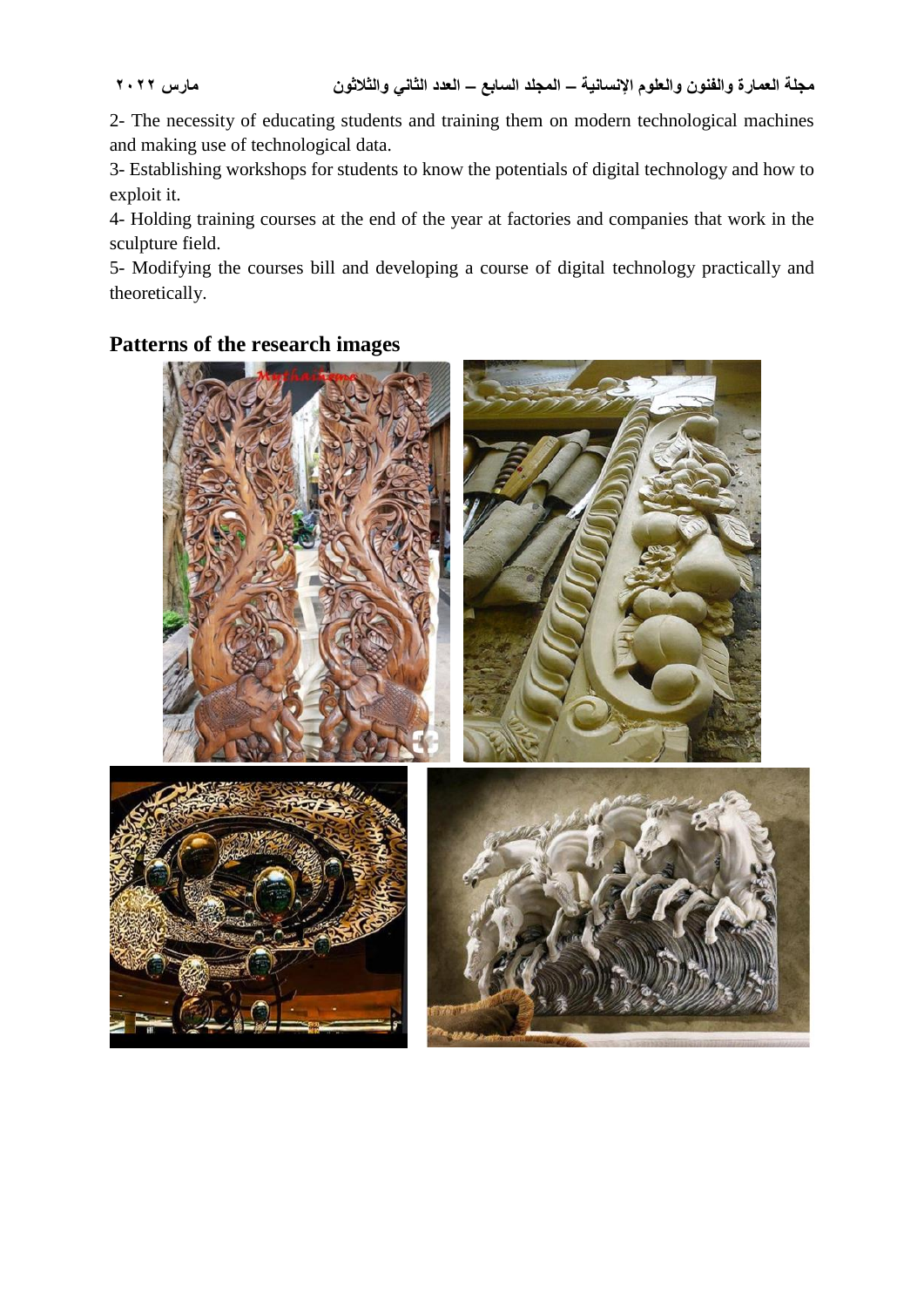

#### **References:**

1- Hawas, Ahmed Mohammed Saed: the effect of technology on creative sculpture in Twentieth century – a doctorate thesis – Helwan university - 2005.

2- Hussein – Mohammed Ashaq Kotb : the aesthetical concept for dealing the ore in modern sculpture and its effect on plastic and expressive values in students works at faculty of art education – unpublished doctorate thesis – faculty of art education – Helwan 1994.

3- Shaat, Adel Ali Abdel Aziz : aesthetical dimensions for relief technology on ores for innovating new formulations and technologies of modern sculpture – a published research – Helwan university, 2013 .

4- Wandsy, Yross : contemporary art became digital, catalogue of " Siggr APH" association , an article published on 2003.